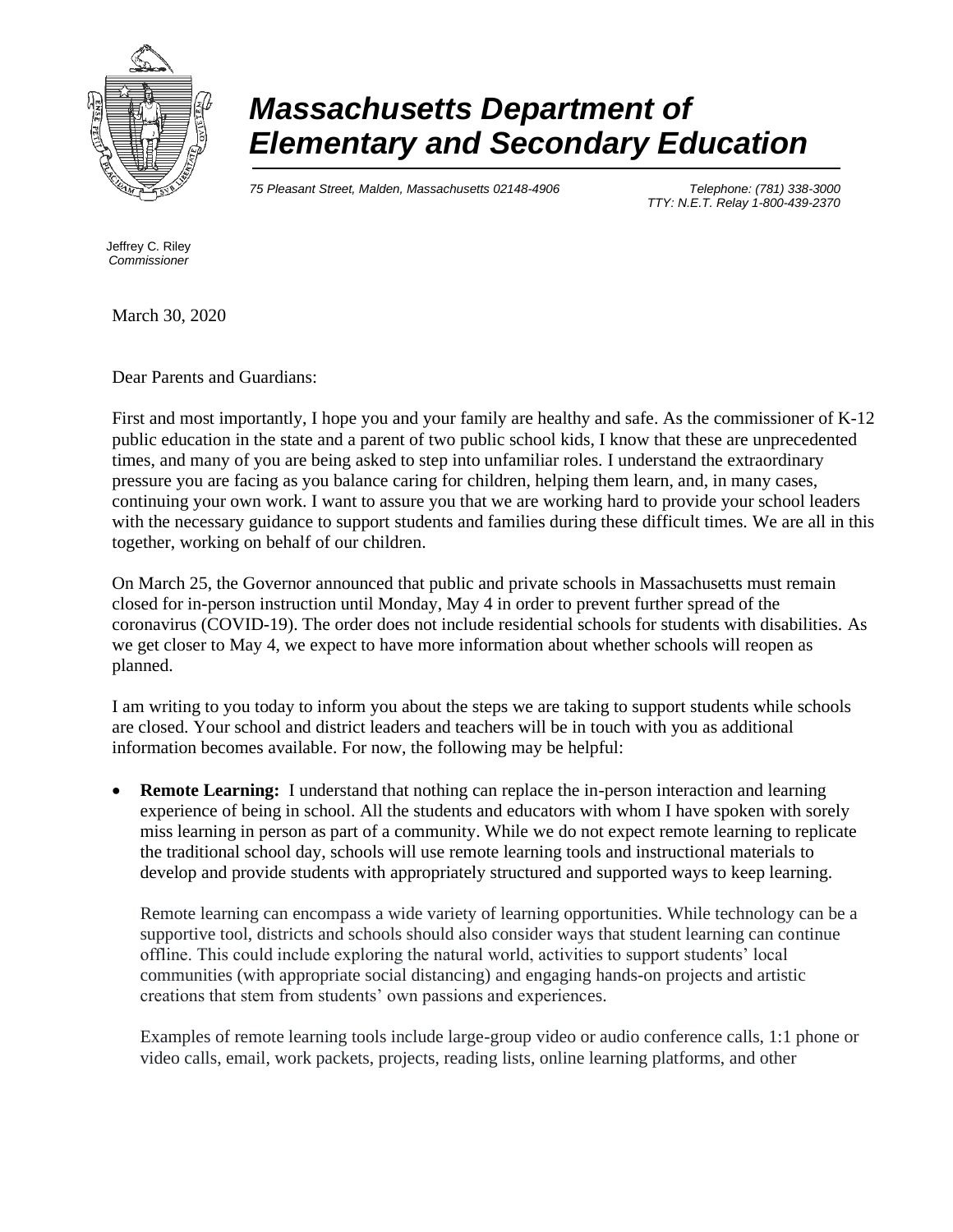resources to effectively engage with students. These tools could be used to deliver lessons, provide individual student support, provide resources (including instructional material and student assignments), connect students to each other and the teacher, and provide feedback on student work.

I also recognize that schools across the state have been operating with a variety of remote learning models for their students. We worked closely with many stakeholders to develop guidance that will serve as a baseline model for schools to use or modify based on their unique situation. These recommendations are guided by three core beliefs:

- o Health, safety, and wellness are our top priorities.
- o Schools should be mindful of equity concerns and work to reduce the potential disproportionate impact on our most vulnerable populations.
- o We are committed to maintaining connections between school staff and students and helping all students continue their learning

With these beliefs in mind, the recommended remote learning model highlights the following:

- o We recommend that schools support students to engage in meaningful and productive learning for approximately half the length of a regular school day. We expect this learning to take place via a combination of educator-directed learning and student self-directed learning.
- o We recommend that remote learning focus on reinforcing skills already taught this school year and applying and deepening those skills. We recognize, however, that in some cases, teachers and students may wish to continue with new material, particularly at the high school level. In those cases, schools should consider equity of access and support for all students.
- o We recognize that the individual student experience will vary depending on student age, individual and family needs, access and capacity for remote learning (including access to technology and the internet), and the ongoing health of students, families, and staff.

Above all, I recognize that schools and teachers are best positioned to develop plans to meet their students' needs and that these needs may change over the course of this extended closure.

To further expand learning opportunities for students, we have partnered with public broadcaster [WGBH](https://www.wgbh.org/foundation/press/wgbh-partners-with-massachusetts-department-of-elementary-and-secondary-education-to-provide-tv-and-digital-distance-learning-options-for-students-and-educators-during-school-closures) and its partner station WGBY to provide resources for use by students who are learning at home. The resources include the stations' newly launched [online distance learning center](https://www.wgbh.org/distance-learning-center) (https://www.wgbh.org/distance-learning-center) with lessons for every grade level and free access for educators to PBS LearningMedia [\(https://mass.pbslearningmedia.org/\)](https://mass.pbslearningmedia.org/). Middle and high school students also have access to more educational programming on the WGBH and WGBY WORLD Channel from noon to 5 p.m., and younger students can tune into other public broadcasting channels such as WGBH Kids for educational programming. Other supplemental educational resources have been posted on our [website](http://www.doe.mass.edu/covid19/ed-resources.html) (http://www.doe.mass.edu/covid19/ed-resources.html).

- **Required days of school:** Schools do not have to make up days that are cancelled due to the public health emergency, beyond the previously set aside five snow days. The state is not requiring any school to go beyond its previously scheduled 185<sup>th</sup> day of the school year, although each school district could decide to go longer.
- **MCAS testing:** We understand that educators, parents, and students are anxious to know more about testing. Please keep in mind that annual testing is required by both the federal and state government. At this time, we have received an initial waiver from the federal requirement and are working at the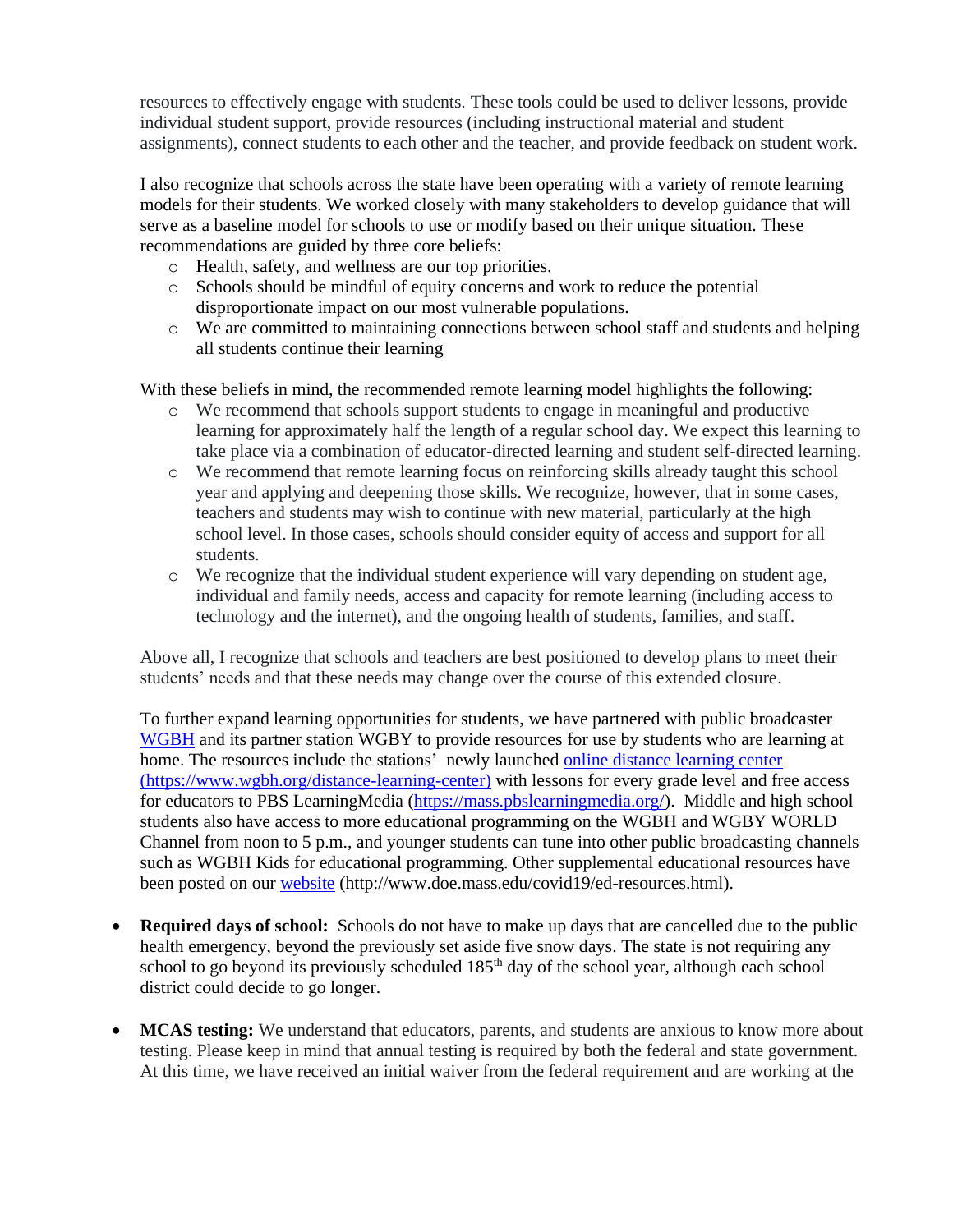state level to explore options that are in the best interest of students. We will decide as quickly as possible about this year's tests and the Competency Determination required for high school graduation.

• **Special education:** On March 21, the U.S. Department of Education issued a fact [sheet](https://www2.ed.gov/about/offices/list/ocr/frontpage/faq/rr/policyguidance/Supple%20Fact%20Sheet%203.21.20%20FINAL.pdf) to clarify what the federal special education law requires for students with disabilities while schools are closed in this public health emergency. In particular, the guidance made clear that schools must provide a free and appropriate public education (FAPE) to students with disabilities consistent with need to protect the health and safety of students, educators, and service providers. In these exceptional circumstances, special education services will be provided differently than they are when school is fully operational.

Meaningful learning opportunities and ongoing connections with teachers and service providers are vitally important for students with disabilities. During the coming weeks, schools will continue to develop and expand ways to provide special education services remotely. If your child has Individualized Education Programs (IEPs) should expect that members of your child's special education team will check in with you to help you and your child access these services.

Your child's participation in the activities and supports provided by the school will not result in changes to your child's IEP. IEP meetings are not needed in order for the school to provide services remotely. When school resumes, your child's IEP team will follow up as necessary to determine next steps in supporting your child's progress.

We encourage families, school administrators, and teachers to work together to find the best ways to support each child during this challenging time.

- **English learner education:** The Remote Learning recommendations acknowledge that equity needs to be a top consideration in local planning efforts and that districts need to support students to engage in meaningful and productive learning with the understanding that the individual student experience will vary depending on various factors. Federal civil rights laws require schools to take appropriate steps to address the language barriers that prevent English learners from meaningfully participating in their education and to support local planning. We will soon issue further guidance on ways to support English learners during the extended school closure.
- **Residential schools for students with disabilities:** The Governor's March 25 order extending school closure does not apply to residential schools for students with disabilities. These schools are consulting with local boards of health and the state Department of Public Health to make decisions about how to deal with their specific situations. We are in close communication with these schools to support the continuity of services to the maximum extent possible and to support the health and safety of students and staff.
- **School meals:** We are working with schools and other community-based organizations to help get food to students who may need it. There are over 1,000 meal sites open across the state. To find a site near you, please visit the Project Bread meal site finder online at <https://meals4kids.org/schoolclosure> or contact them by phone at 800-645-8333.

## *Preventing and Stopping Bullying and Harassment*

COVID-19 is not at all connected to race, ethnicity, or nationality. *Bullying or harassment* related to